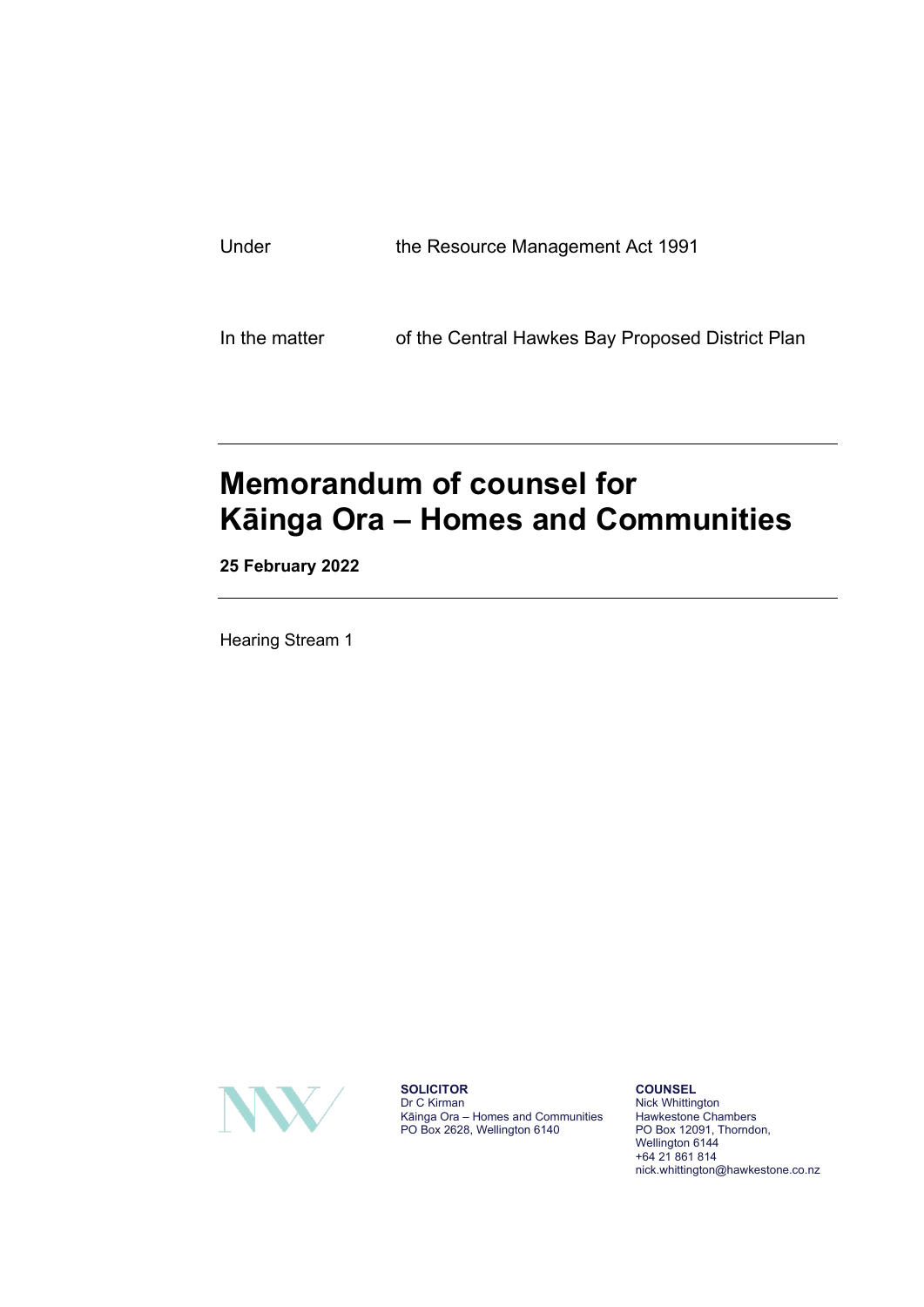## **Memorandum of counsel for Kāinga Ora – Homes and Communities**

- 1 As advised to the hearings administrator, Ms Williams, Kāinga Ora Homes and Communities does not wish to be heard orally in relation to the matter in Hearing Stream 1 (**HS1**).
- 2 Below I set out its position in relation to two submission points in HS1.

## **S129.063**

3 Kāinga Ora accepts the recommendations of the s 42A report-writer and supports the additional wording changes to NFL-I1.

## **S129.002**

- 4 There appears to be some confusion in relation to the definition of "clearance" – relating to ecosystems and indigenous biodiversity.
- 5 As notified, the definition of "clearance" included by undertaking several listed activities in the vegetation drip line, one of which was "overplanting". Kāinga Ora sought the deletion of "overplanting" because it is inconsistent with "clearance" on its face, and not a word or concept that Kāinga Ora or its advisors have heard of before in relation to vegetation clearance or indigenous biodiversity. In other words, it is unclear what it means.
- 6 The s 42A report writer has recommended rejecting Kāinga Ora's submission. In doing so, she has not expressly referred to the opinion of the Council's consultant ecologist, Gerry Kessels of Bluewattle Ecology, who says:

I am not familiar with the term 'over-planting' in the context of indigenous biodiversity and suggest that Kāinga Ora and Ngā hapū me ngā marae o Tamatea be invited to comment further on this issue in the context of significant natural areas.

7 There is nothing Kāinga Ora can add to its submission by way of further comment. It, like Mr Kessels, does not know what it meant by "overplanting". It is for the Council to comment further about its meaning in the context of the definition of vegetation clearance and indigenous biodiversity.